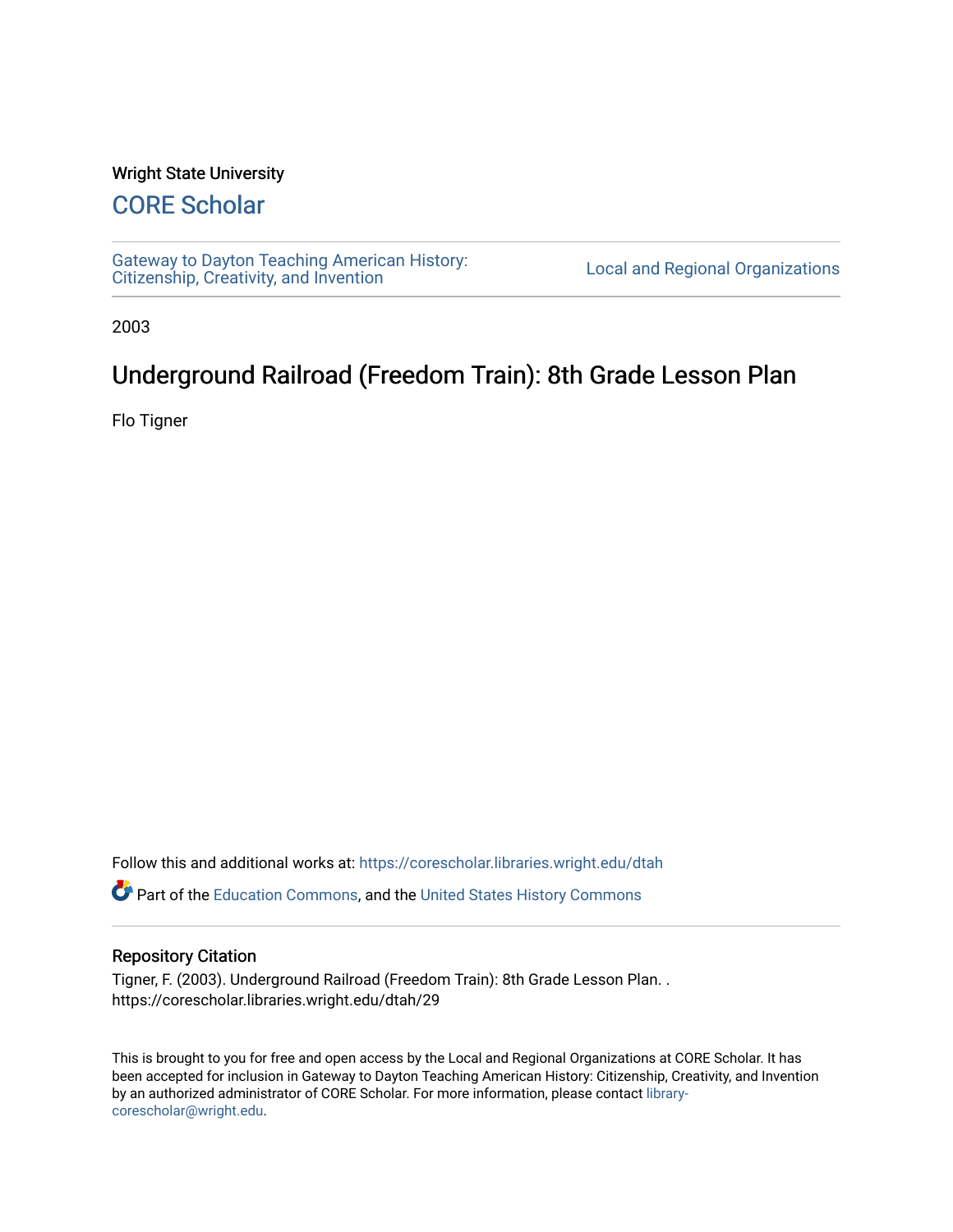

*A N* £ w **bAY** *..z'S* **b Aw AI I** *AJ <!It* ! *K-12 Lesson Plan Template* 



**School:** Roth Middle School **Grade Level:** 8

 $8$ 

**Lesson Plan Title:** Underground Railroad (Freedom Train)

| <b>Content Area(s)</b>            | American History                                                                |
|-----------------------------------|---------------------------------------------------------------------------------|
| <b>Learning Objectives)</b>       | A) To analyze how African American slaves may have planned escapes              |
|                                   | B) To analyze the song " Follow the Drinking Gourd."                            |
|                                   | C) To enhance the learning of the Underground Railroad by viewing a play.       |
|                                   | D) To work effectively in a group.                                              |
| <b>Benchmarks for the</b>         | People in Societies                                                             |
| <b>Ohio Academic</b>              | Social Studies Skills and Methods                                               |
| <b>Content Standards for</b>      |                                                                                 |
| <b>Social Studies</b>             |                                                                                 |
| <b>Indicators for above</b>       | Social Studies Skills and Methods:                                              |
| <b>Benchmarks of the</b>          | D) Work effectively in a group/                                                 |
| <b>Ohio Academic</b>              | 4. Organize and lead a discussion                                               |
| <b>Content Standards for</b>      | People in Societies:                                                            |
| <b>Social Studies</b>             | B) Analyze examples of interactions between cultural groups and explain factors |
|                                   | that contribute to cooperation and conflict/ 4. Analyze the economic geographic |
|                                   | religious, and political factors that contributed to                            |
|                                   | b) resistance to slavery                                                        |
| <b>Preparation for</b>            | The teacher will discuss the Underground Railroad. Draw responses from          |
| <b>Teacher</b> (Historical        | students on prior knowledge of Harriet Tubman and the Underground Railroad.     |
| background that teacher must      | Discuss words such as the northstar, freedom, slavery. Discuss what freedom     |
| do to prepare for lesson)         | might have meant to many slaves.                                                |
|                                   |                                                                                 |
| <b>Core Activities (Detail in</b> | 1) Each student will select a book from the library on slave abolitionist. The  |
| steps with division of time)      | students will also read books on Harriet Tubman.                                |
|                                   |                                                                                 |
|                                   | 2) Students will share readings of their books in class.                        |
|                                   | 3) Have the Students listen to the song "Follow the Drinking Gourd" Lyrics and  |
|                                   | tunes at http://www.contemplateor.com/folk.html                                 |
|                                   | 4) Analyze each verse with students.                                            |
|                                   | 5) Students will write speeches that Harriet Tubman might have given to an      |
|                                   | audience of abolitionist. Speeches may include account of her past life or her  |
|                                   | purpose for joining the Underground Railroad.                                   |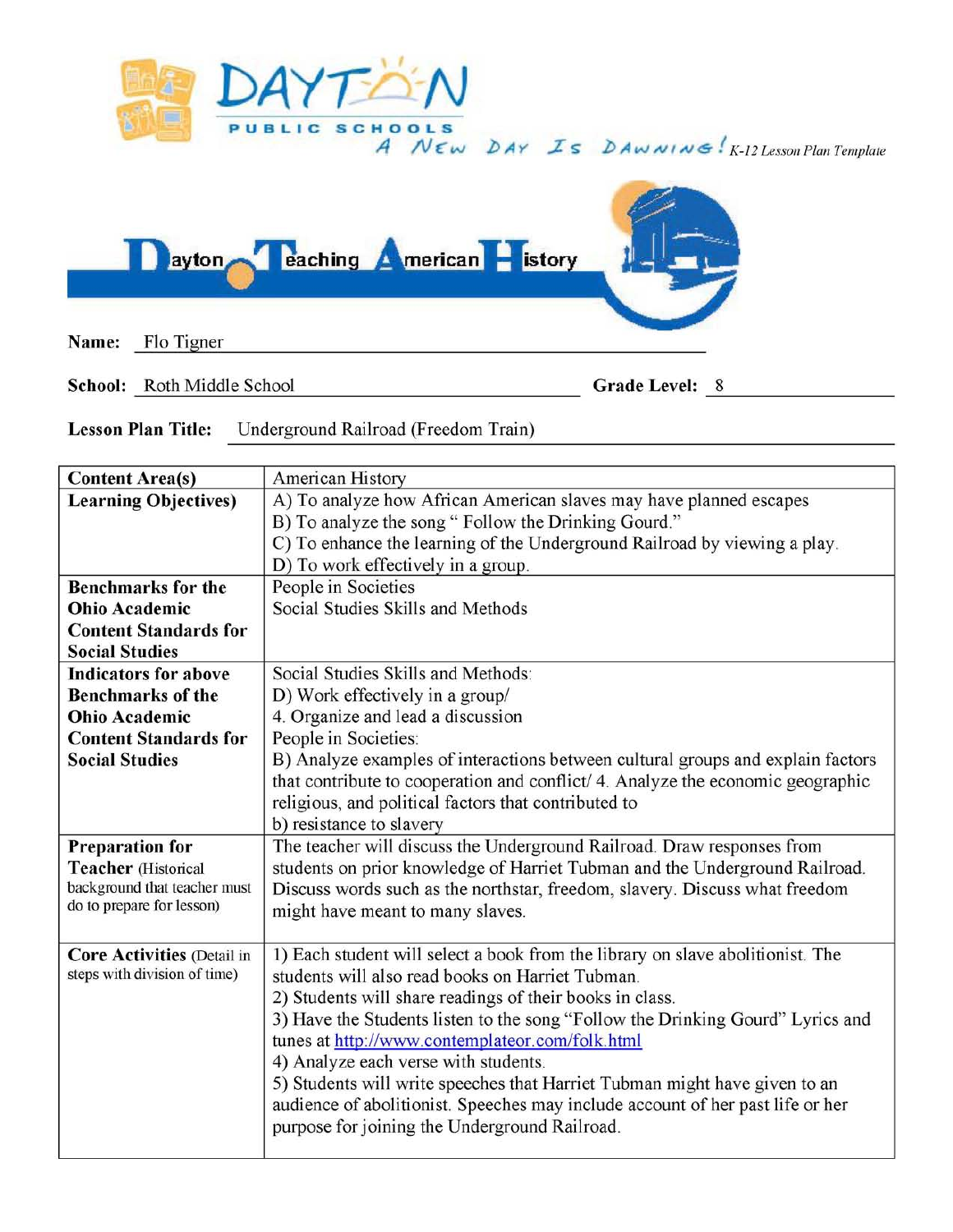

| A NEW DAY IS DAWNING: K-12 Lesson Plan Template                                                                 |                                                                                      |
|-----------------------------------------------------------------------------------------------------------------|--------------------------------------------------------------------------------------|
|                                                                                                                 | Allow at least three 40-45 minute class periods.                                     |
| <b>Overview of Student</b>                                                                                      | 1) Students will write book reports from the books they were assigned.               |
| <b>Activities</b>                                                                                               | 2) Students will role-play being part of the Underground Railroad.                   |
| How will you & your<br>students be using technology?<br>What learning strategies<br>will be implemented? (i.e., | 3) Continue with all activities listed above                                         |
|                                                                                                                 | 4) Students will use cassette player to listen to several slave narratives.          |
|                                                                                                                 | 5) Students will view a play at the Victoria Theater in Downtown Dayton the          |
| independent and or group                                                                                        | name of the play is Freedom Train.                                                   |
| work)<br>What products will be<br>developed by students?                                                        | http://www.victoriatheatre.com/disc/disc.html                                        |
|                                                                                                                 | 6) Students will work in-groups as well as on individual projects.                   |
| What skill(s) (Bloom's                                                                                          | 7) Special projects may include illustrations, poems, writings and analyzing         |
| Taxonomy) is/are used in the                                                                                    | primary documents. The Dayton Public School Grading Scale will be utilized:          |
| $activity(s)?$ (in bold)                                                                                        | 90-100 A                                                                             |
|                                                                                                                 | 89-90 B                                                                              |
|                                                                                                                 | 79-70 C                                                                              |
|                                                                                                                 | 69-60 D                                                                              |
|                                                                                                                 | 59-0 F                                                                               |
|                                                                                                                 |                                                                                      |
|                                                                                                                 | I will not use a rubric with these activities. They will be graded according to the  |
|                                                                                                                 | above scale. The students also will write letters to Victoria to thank them for the  |
|                                                                                                                 | scholarships to view the play. I will be assessing these writings.                   |
|                                                                                                                 |                                                                                      |
| <b>Resources/Materials</b>                                                                                      | Slave Escape On the Underground Railroad                                             |
| List software, websites,                                                                                        | http://www.pbs.org/wgbh/aia/part4/4p2944.html                                        |
| references, etc.                                                                                                | http://www.42explore2.com/undergrd.htm                                               |
|                                                                                                                 | Victoria Theater 138 N. Main St. Dayton, Ohio                                        |
| <b>Collaboration/Sharing</b>                                                                                    | This lesson lends itself to Language Arts in the areas of new words, terms, and      |
| How will this lesson                                                                                            | illustrations. In the area of the arts students actually view a play. Hopefully they |
| support the inter disciplinary<br>process?                                                                      | feel they are part of history. The activity that involves planning and escape deals  |
| How will student products be                                                                                    | with math, such as time of travel and destination. The writings will be displayed    |
| showcased?                                                                                                      | in our classroom.                                                                    |
| <b>Assessment</b>                                                                                               | Student response will be noted, the activities will be graded according to the       |
| How will student products                                                                                       | grading scale. The students will write letters to Victoria Theater to thank them for |
| and/or process be assessed?<br>How will you communicate                                                         | the scholarships to view the play. These letters will be assessed. Student           |
| student expectation? Rubric?                                                                                    | participation in all group discussions, and written assignments will be assessed.    |
|                                                                                                                 | Homework will also be apart of the assessment process.                               |

My project included using fieldtrips as an outgrowth of classroom assignments. It is also a way to reinforce book readings, and allow for student creativity. To see a live play brings history to life for many students. To visit important sites in Dayton and surrounding areas allows for appreciation of Ohio history. These experiences also enhance students knowledge for preparation of the OGT.